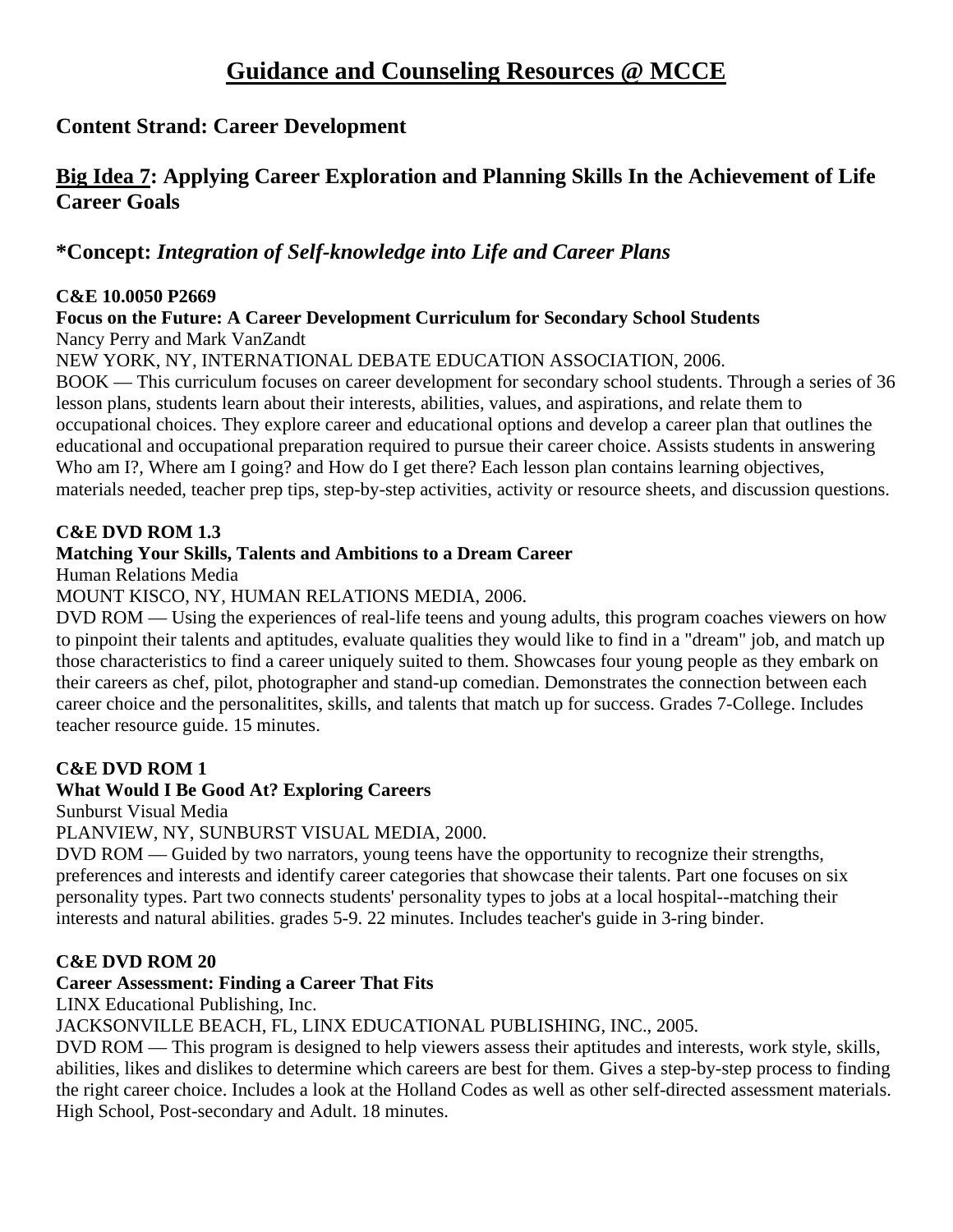### **Got a Job: Great Jobs that Teach New Skills!**

Career Kids, LLC

AUBURN, CA, CAREER KIDS, LLC, 2007.

DVD ROM — First time workers can have a hard time picturing themselves in the workplace, this program brings the viewer to the workplace where they can see and hear young people talk about their experiences as a pet sitter, swimmng teacher, food service worker, camp counselor. These examples of real workers show students that they will get more than just a paycheck from their work experience: they gain self-confidence, organizational and time-management skills and other qualities that will help them with their lives. 17 minutes. Middle School to Adult audiences.

# **C&E DVD ROM 51**

# **The Right Job for Your Personality**

Cambridge Educational

PRINCETON, NJ, CAMBRIDGE EDUCATIONAL, 2007.

DVD ROM — This program shows viewers how to select a rewarding and satisfying career by engaging in a reflective self-assessment process-a process designed to help them gain insights into themselves by looking at different aspects of their lives including their interests, skills, education, training, values, and lifestyle. Shows how to identify and organize a variety of personal information into a form that's optimal for making informed career decisions! High School. 11 minutes.

### **C&E DVD ROM 23**

#### **Careers: Exploring the World of Work**

Sunburst Visual Media

HAWTHORNE, NY, SUNBURST VISUAL MEDIA, 2006.

DVD ROM — Based on the framework of the Holland Hexagon, this program uses a variety of vignettes to explore six personality types. Interviews with actual workers give students a first-hand look at what types of job match these personalities and strengths. Grade level: 9-12. 26 minutes.

### **C&E DVD ROM 29**

**My Brand New Life: School's Out** 

Film Ideas, Inc.

WHEELING, IL, FILM IDEAS, INC., 2005.

DVD ROM — Three students swap duties for a day with a teacher, principal and school janitor. Sometimes funny, sometimes serious, all three youngsters get a wake-up call with their new experiences. Grades 5 - 9. 23 minutes.

#### **C&E DVD ROM 24**

### **Career Exploration & Planning: What Will I Do With My Life?**

LINX Educational, Inc.

JACKSONVILLE BEACH, FL, LINX EDUCATIONAL, INC., 2003.

DVD ROM — This program helps the viewer look at ways to explore career fields to learn more about the options. It tells how to assess interests, skills, and abilities and suggests ways to use the "Occupational Outlook Handbook" and "O\*NET Guide" to match up with the right career. Then it shows how to begin planning for the career you want...what education or training is needed, any licensing or certification required. Suggests job shadowing, internships, volunteering, and part-time jobs to learn more about a career field. Grades 6-12. 25 minutes.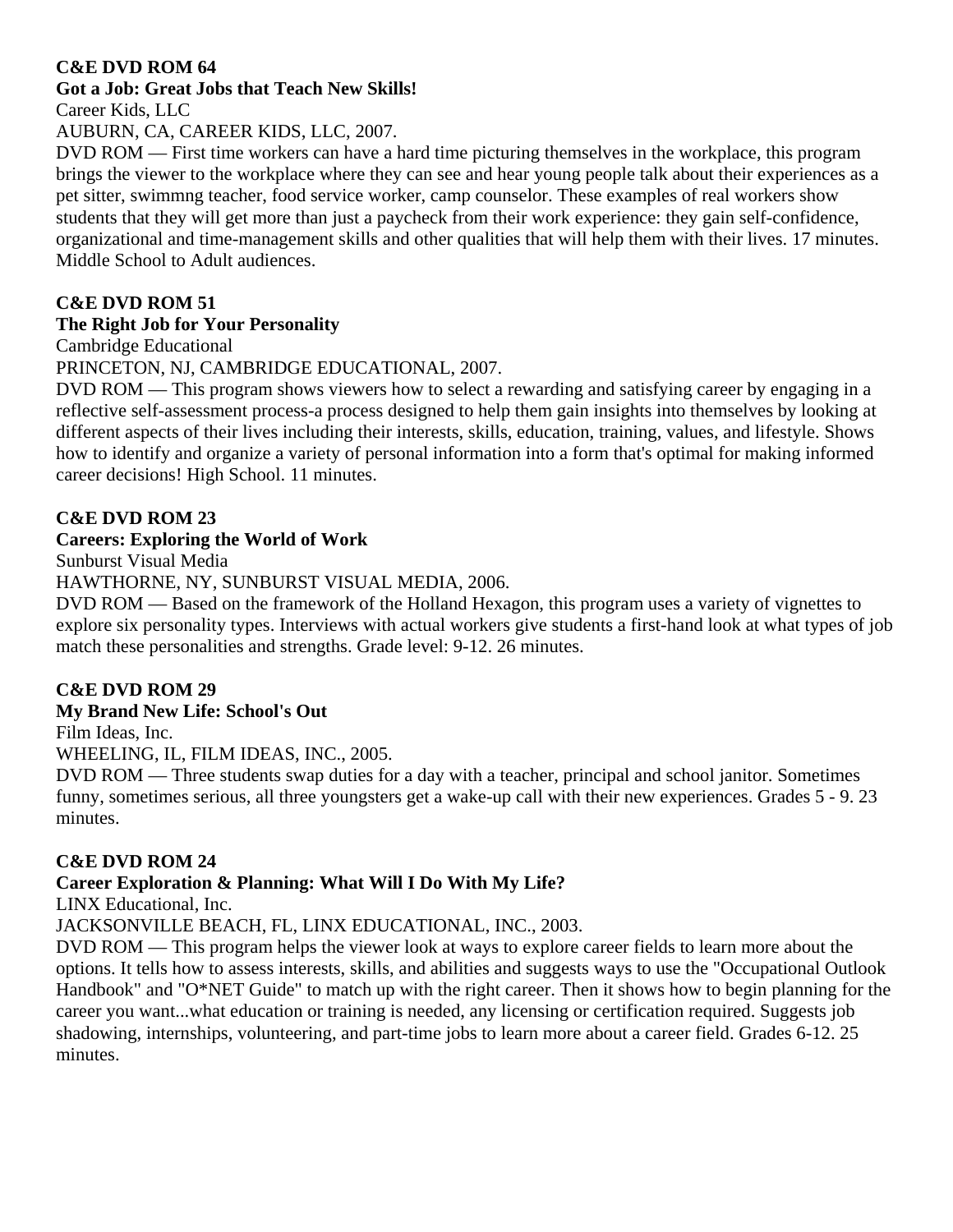#### **C&E DVD ROM 24.1**

#### **Who Are You? Planning & Evaluating Your Career**

Linx Educational Publishing Inc.

JACKSONVILLE BEACH, FL, LINX EDUCATIONAL PUBLISHING INC., 2005.

DVD ROM — This program shows the viewer how to assess the things that they like to do and how to apply them to career choices. 20 minutes.

#### **C&E DVD ROM 65**

### **Where Do I Fit In? Part 1 of Get a Job! A Video Guide for Teens**

Career Kids, LLC

AUBURN, CA, CAREER KIDS, 2004.

DVD ROM — This program takes a look at interests, goals and values, lifestyle and personality to help find the best match for a job or career. Middle school and high school. 22:14 minutes.

#### **C&E DVD ROM 52**

#### **Career Evaluation**

Cambridge Educational

PRINCETON, NJ, CAMBRIDGE EDUCATIONAL, 2007.

DVD ROM — This program illustrates how to relate interests, skills, education, training, values, and lifestyle to specific occupations in the world of work. Based on the notion that you do best at what you really like to do, this program shows viewers how to find an occupation with job requirements that closely match their interests. High School. 10 minutes.

#### **C&E 10.0050 C162.1**

#### **Career Camp for Middle School: Teaching Career Awareness and Life Skills in Grades 6-8.**  Career Kids, LLC

#### AUBURN, CA, CAREER KIDS, LLC, 2009.

BOOK — Career Camp is a 10-lesson plan to teach career awareness in grades 6-8. Flexible, so each unit and individual lessons can stand on it's own. Includes: What is Work and Why We Work; Our Responsibilities to Home and School; What are Non-traditional Gender Careers?; Jobs in Your Community and Community Service; Making Good Choices and Interacting With Others; Money Management; Self-knowledge; Assessment and Portfolios; High School Planning; School-to-Work. Grades 6-8.

### **C&E 10.0050 P266**

# **Exploring Future Options: A Career Development Curriculum for Middle School Students**

Nancy Perry and Zark VanZandt

NEW YORK, NY, INTERNATIONAL DEBATE EDUCATION ASSOCIATION, 2006.

BOOK — This curriculum introduces middle school students to career development and helps teach them the importance of planning for their future. In a series of 36 lesson plans that stress learning through activity, students gain self-knowledge, explore career and educational options and begin basic career planning. Each lesson contains learning objectives, materials needed, teacher prep tips, step-by-step activities, activity or resource sheets and discussion questions.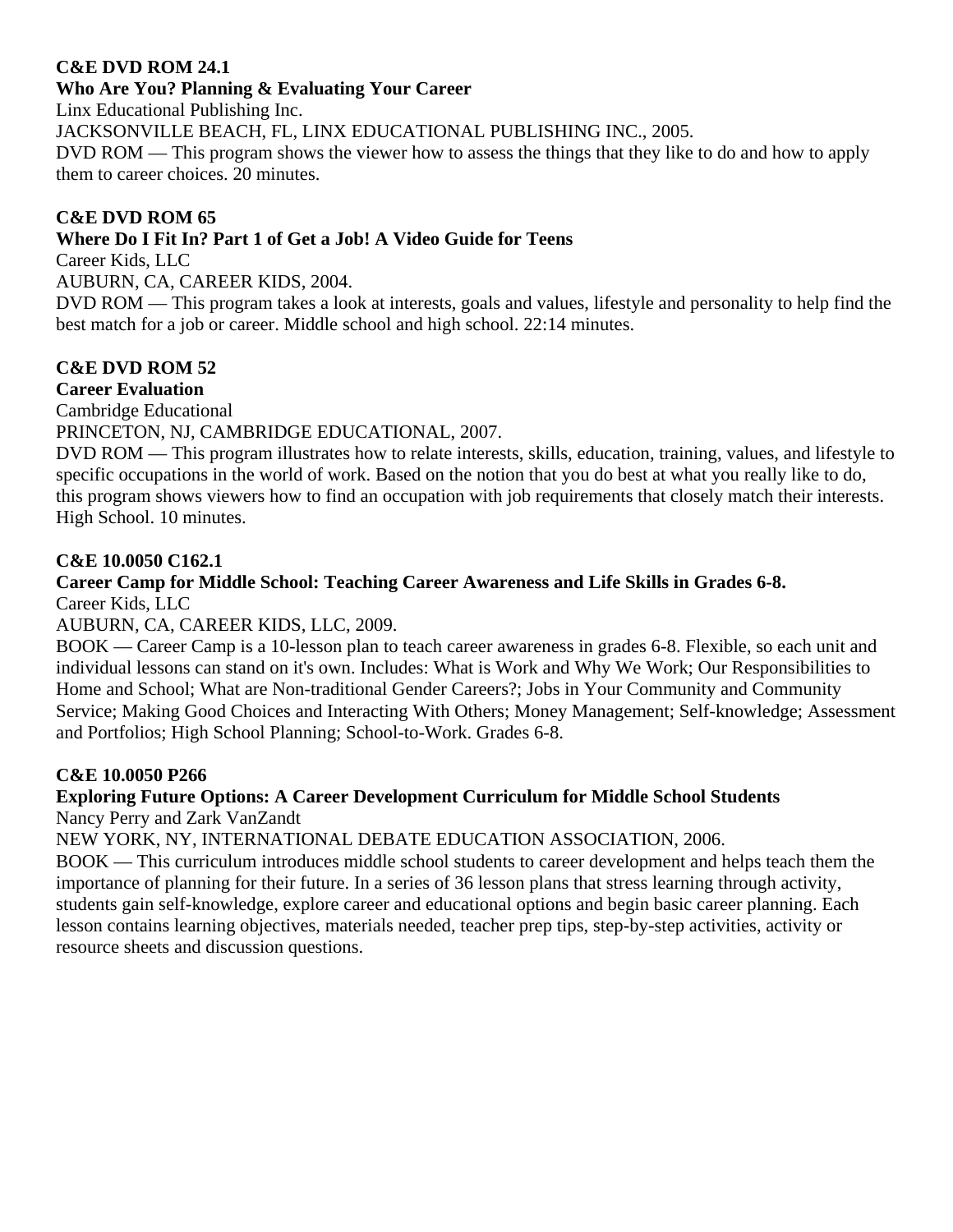# **\*Concept:** *Adaptations to World of Work Changes*

#### **C&E DVD ROM 24.2**

#### **Exploring Career Clusters and Paths**

JIST Publishing

ST. PAUL, MN, JIST PUBLISHING, 2008.

DVD ROM — This program features real students describing their interests, what they like to do, and what they are good at as the basis for exploring career options. Next, the program demonstrates how this insight is fundamental to a young person's career exploration. Career experts describe basic strategies young people can do to find their career interests and career direction. Emphasizes the relationship between school subjects and careers. Students learn how to explore their career clues and how to consider opportunities in the 16 U.S. Department of Education career clusters. Career information sources, such as reference books and Web sites, are also discussed. Information about networking, volunteering, and internships connect students to ideas for gaining work experience and learning more about careers. 20 minutes.

#### **C&E 11.0000 O441.1**

#### **Career Clusters: Project-Based Learning Activities for Grades 9-12**

Curriculum and Instructional Materials Center

STILLWATER, OK, CURRICULUM AND INSTRUCTIONAL MATERIALS CENTER, 2006. BOOK — Sixteen stand-alone project-based activities. Includes teaching instructions and suggested resources, including relevant web sites.

#### **C&E DVD ROM 24.3**

#### **Introduction to Career Clusters**

Career Kids, LLC

AUBURN, CA, CAREER KIDS, LLC, 2009.

DVD ROM — Introduces students to the 16 career clusters developed by the U.S. Department of Education. Each cluster shows a variety of people in their jobs, as well as the skills, interests and school subjects helpful for success. Provides students with information to begin their career exploration activities. Approximately 28 minutes.

#### **C&E KIT 6**

#### **A Career Cluster Journey**

National Career Technical Education Foundation

STILLWATER, OK, NATIONAL CAREER TECHNICAL EDUCATION FOUNDATION.

KIT — Introduces middle-grade students to Career Clusters through a colorful poster and teacher's guide. Information for counselors and teachers, activity pages, and lesson plans are provided in the teacher's guide to reinforce the Career Clusters.

#### **C&E KIT 5**

#### **Career Clusters Tour Guide - Module 1: Introduction**

National Association of State Dirctors of Career Technical Education Consortium

WASHINGTON, D.C., NATIONAL CAREER TECHNICAL EDUCATION FOUNDATION, 2005.

KIT — A tool designed to introduce audiences to the basic concept of the States' Career Clusters Initiative Framework and to provide methods to connect the educational community with business and industry. Valuable resources needed to initiate the Career Clusters concept accompany the guide, and the notebook includes Pathway models, sample Plans of Study, and activities.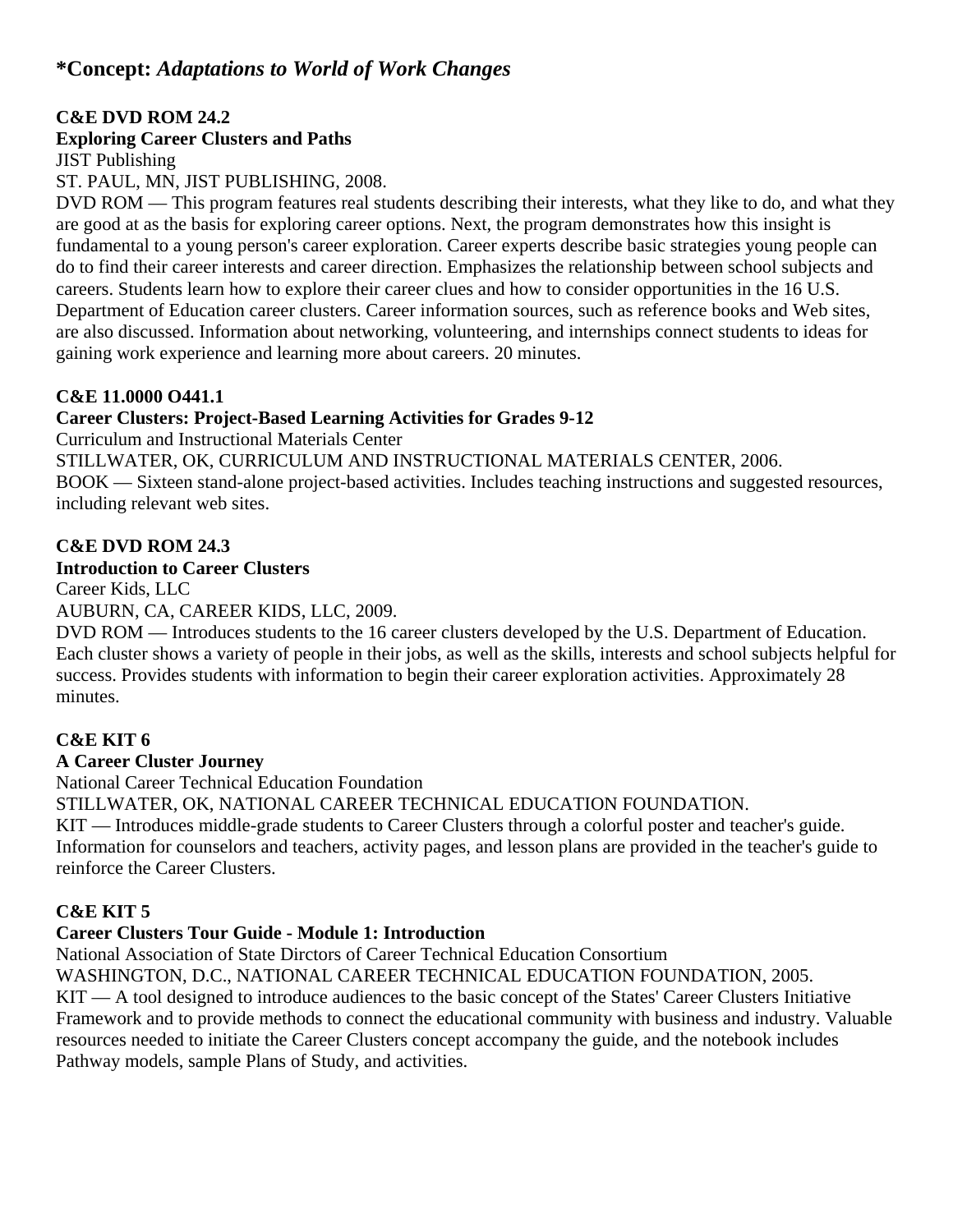### **C&E KIT 5.1**

#### **Career Clusters Tour Guide Module 2: Implementation**

National Association of State Directors of Career Technical Education Consortium WASHINGTON, DC, NATIONAL ASSOCIATION OF STATE DIRECTORS OF CAREER TECHNICAL EDUCATION CONSORTIUM, 2007.

KIT — Provides a step-by-step process, with specifics on strategic planning, curriculum alignment, and incorporation of the Career Clusters framework into a school's educational plan. Includes sample Pathway Plans of Study, sample strategic planning documents and Internet resources.

#### **C&E DVD ROM 63.1**

#### **Workplace Basics: Essential Skills for Success**

Sunburst Visual Media

PLAINVIEW, NY, SUNBURST VISUAL MEDIA, 2006.

DVD ROM — This program is designed to help students recognize the connection between the skills they learn in school and their success in the workplace. Two young hosts introduce vignettes and a short on-screen quiz after each section. Grades 7 - 12. 25 minutes.

#### **C&E VIDEO 21**

#### **Transferable Skills: Using Everything You've Got To Advance**

NaJor Educational Publishing

INDIANAPOLIS, IN, NAJOR EDUCATIONAL PUBLISHING, 2003.

VIDEO — This practical video presentation shows how to identify transferable skills and apply them to current or future work situations. 20 minutes.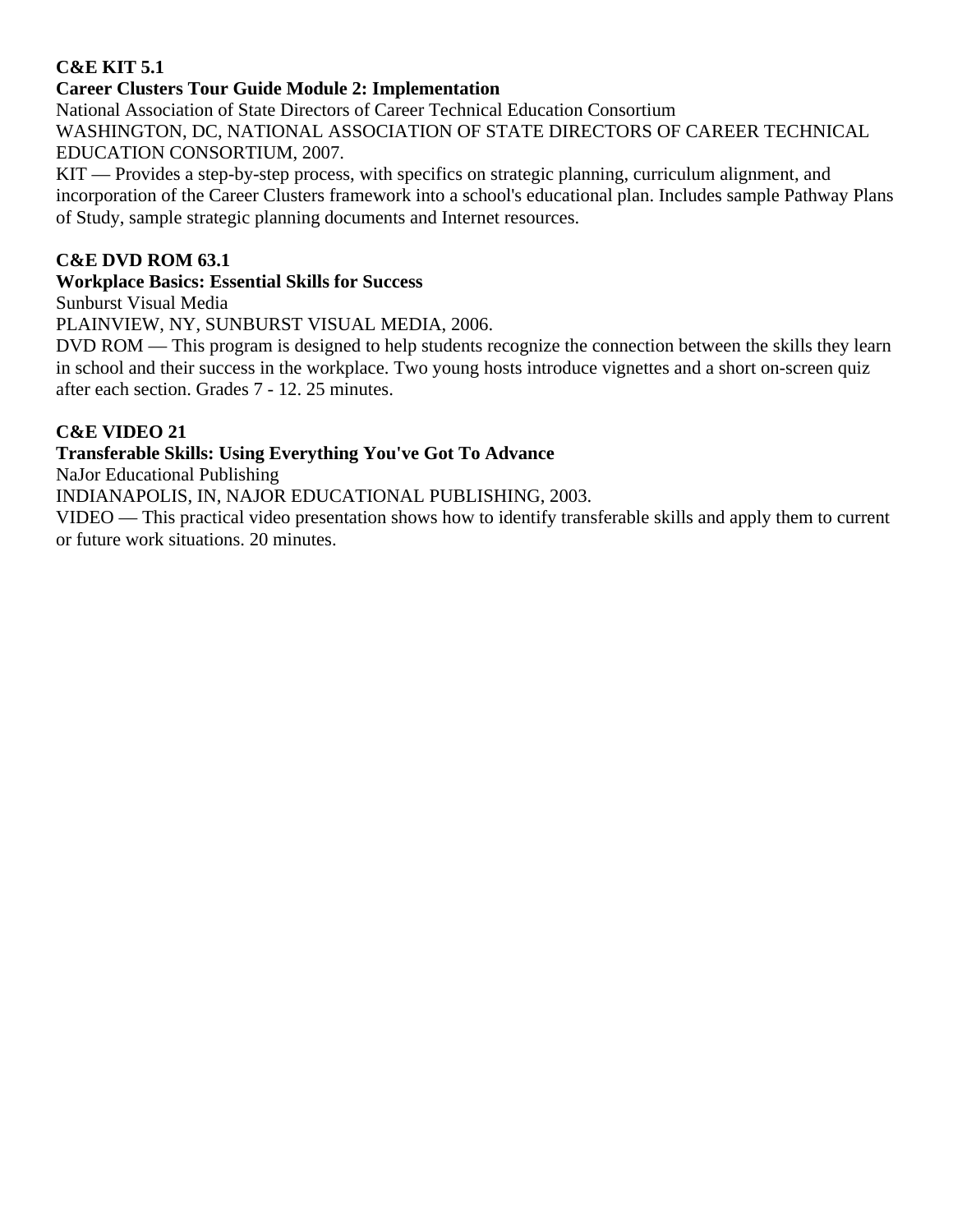# **\*Concept:** *Respect for All Work*

#### **C&E DVD ROM 45.1**

#### **Career Advantage: Strategies for Success-The Changing Workplace: Technology and Globalization**  Cambridge Educational

LAWRENCEVILLE, NJ, CAMBRIDGE EDUCATIONAL, 2004.

DVD ROM — This program focuses on how technology has changed work, and outlines basic concepts of how and where work can happen. Students are introduced to the principles of global business and the skills essential to stay employable in a global economy. 27 minutes.

#### **C&E DVD ROM 81**

#### **You're Graduating: Now What?**

A Film Ideas Production

WHEELING, IL, FILM IDEAS, INC., 2007.

DVD ROM — Young adults will be faced with new situations, many have little to do with what they learned in school. The feeling of starting over and becoming self-reliant can be frightening and for some immobilizing. This program is part of a series providing assistance for dealing with job expectations and job interviews, from living at home to life on their own and finally, to enjoying basic needs or establishing a new personal lifestyle. Created for young adult viewers. Approximately 20 minutes.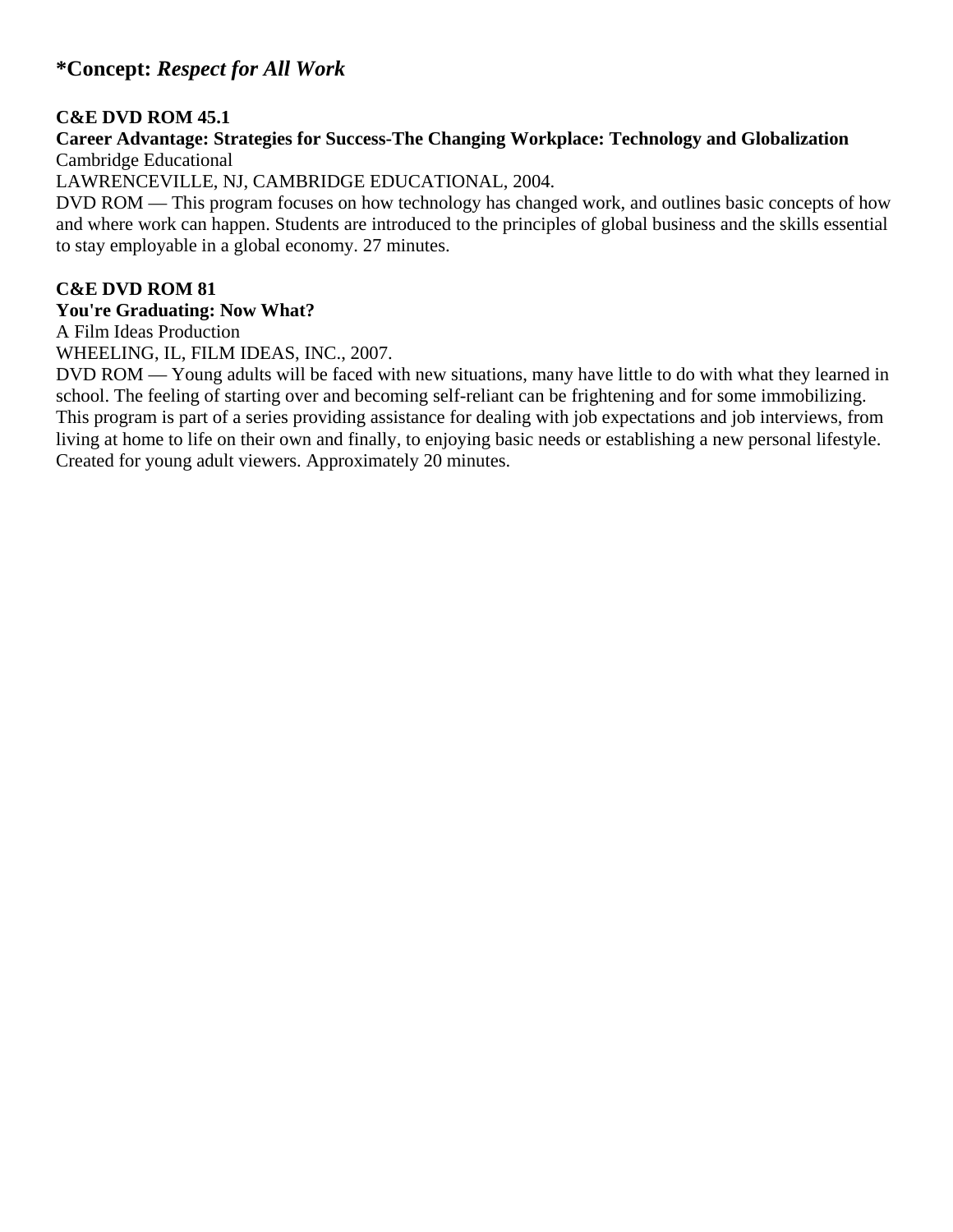# **\*Concept:** *Career Decision Making*

## **C&E DVD ROM 1.2**

### **Looking at Careers: It's Never Too Soon**

Sunburst Visual Media

PLAINVIEW, NY, SUNBURST VISUAL MEDIA, 2006.

DVD ROM — What does personality have to do with choosing a career? This program shows middle-school students why understanding personality preferences is a good place to start when thinking about a career. Extravert-Introvert; Practical/Intuitive; Thinkers/Feelers; and Structured/Unstructured are all illustrated for students to explore their personality. and start thinking about the future! Information they learn about themselves can help them fashion their high school academic choices. Grades 5 - 9.

### **C&E 12.0000 F362**

#### **Choices For the High School Graduate: A Survival Guide for the Information Age, Fourth Edition**  Bryna J. Fireside

NEW YORK, NY, CHECKMARK BOOKS, 2005.

BOOK — This book presents both high school students and graduates with the wide range of options available both during and after high school such as: internships, early college admissions, joining the military, volunteering abroad, and more.

### **C&E 12.0000 JS2.1**

# **America's Top 101 Jobs for People Without a Four-Year Degree, Seventh Edition**

Michael Farr

INDIANAPOLIS, IN, JIST PUBLISHING, INC., 2005.

BOOK — Identify and explore top careers that do not require a four-year degree. This updated edition features thorough, current, and interesting descriptions for over 100 major jobs in convenient alphabetical order. Many of these jobs provide satisfying work, good pay, and good opportunity and involve relatively short training. An additional section describes the seven steps that cut job search time in half. It includes resumes by professional resume writers for jobs described in the book. 368 pages. High School-Adult.

### **C&E 12.0000 L428**

### **Green Jobs: A Guide to Eco-Friendly Employment**

A. Bronwyn Llewellyn, James P. Hendrix and K.C. Golden

AVON, MA, ADAMS MEDIA, 2008.

BOOK — This book was written to help the reader: Identify the greenest jobs in every industry; Break into the fastest growing eco-friendly fields; Go for extra training if needed; Start an eco-friendly business.

### **C&E 13.0000 F166**

#### **New Guide for Occupational Exploration: Linking Interests, Learning, and Careers, Fourth Edition**  Michael Farr and Laurence Shatkin, Ph.D.

INDIANAPOLIS, IN, JIST PUBLISHING, INC., 2006.

BOOK — The Guide for Occupational Exploration starts by asking readers to identify their interest in 14 Interest Areas. These areas are subdivided into a total of more than 83 specific Work Groups. Each Work Group includes information to help users decide if they want to explore a group in more detail. They can then look up the specific job descriptions of interest from among the nearly 1,000 that are included in the book. Based on the newest version of the U.S. Dept. of Labor's O\*Net database.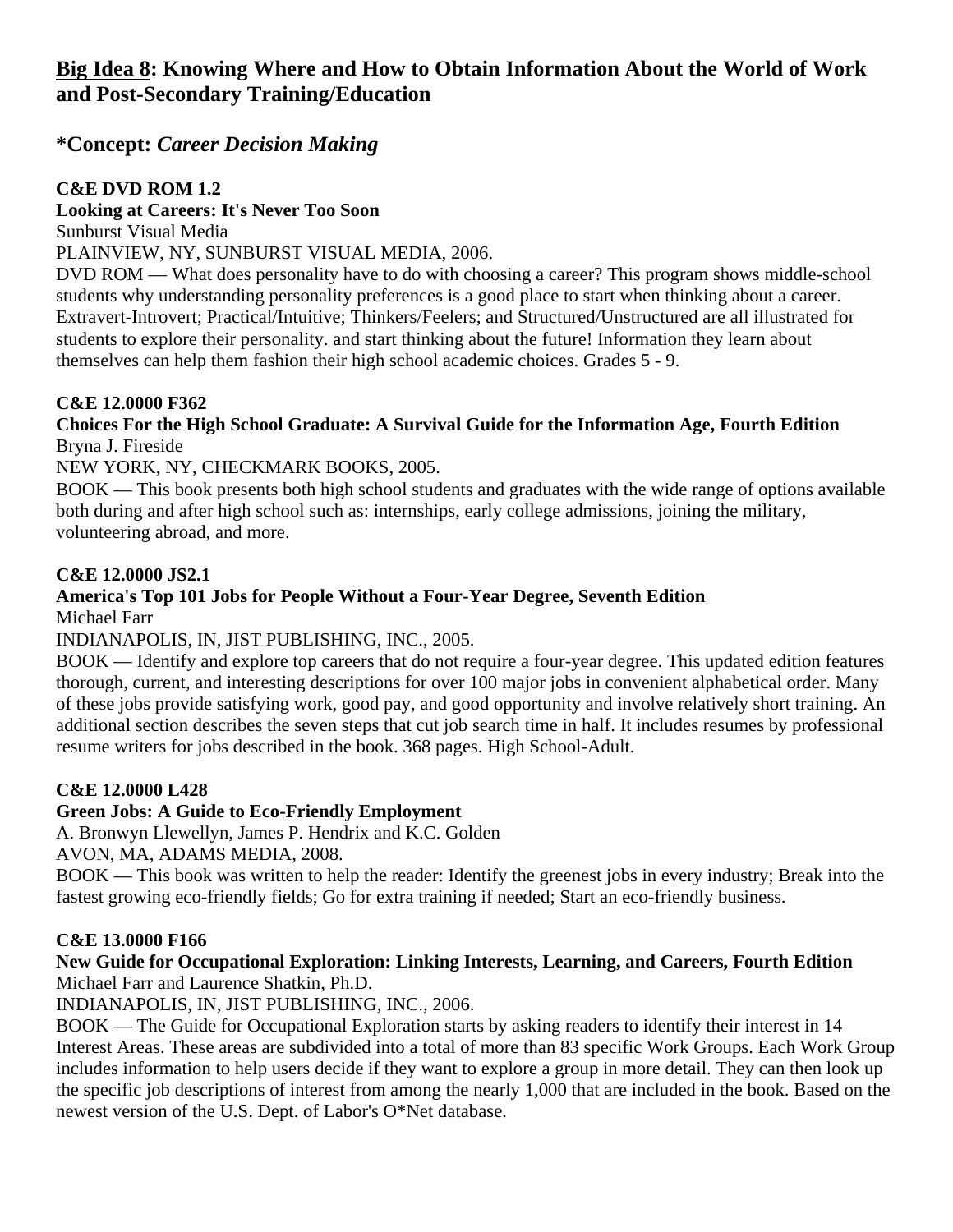#### **Career Assessment: Finding a Career That Fits**

LINX Educational Publishing, Inc.

JACKSONVILLE BEACH, FL, LINX EDUCATIONAL PUBLISHING, INC., 2005.

DVD ROM — This program is designed to help viewers assess their aptitudes and interests, work style, skills, abilities, likes and dislikes to determine which careers are best for them. Gives a step-by-step process to finding the right career choice. Includes a look at the Holland Codes as well as other self-directed assessment materials. High School, Post-secondary and Adult. 18 minutes.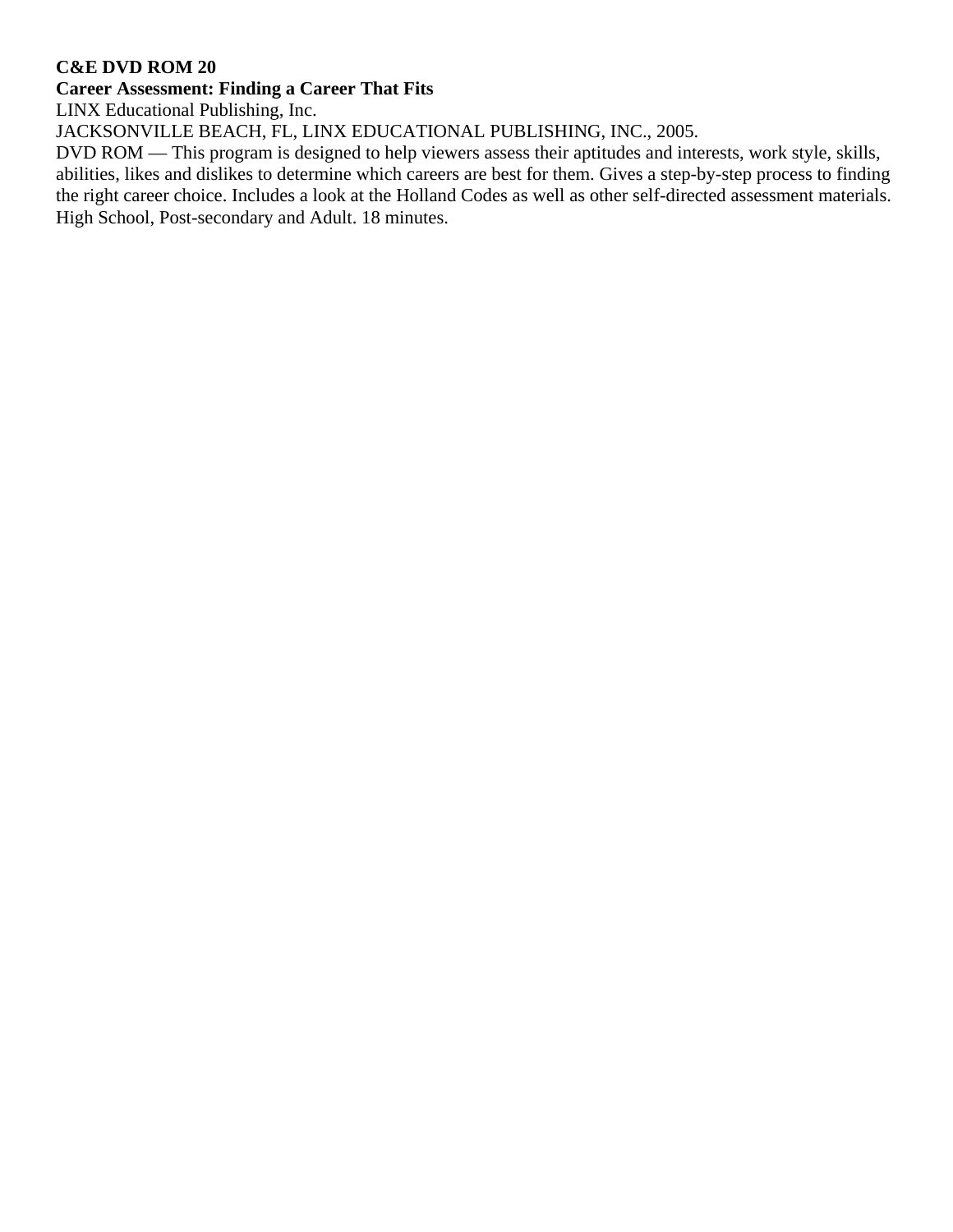# **\*Concept:** *Education and Career Requirements*

#### **C&E 12.0000 U726**

#### **Occupational Outlook Handbook, 2010-2011**

U.S. Department of Labor

INDIANAPOLIS, IN, JIST WORKS, 2010.

BOOK — For hundreds of different types of jobs-such as teacher, lawyer and nurse-the Occupational Outlook Handbook contains the training and education needed, earnings, expected job prospects, what workers do on the job and working conditions.

#### **C&E 12.0000 W542**

# **Best Career and Education Web Sites: A Quick Guide to Online Job Search, Sixth Edition**

Anne Wolfinger

INDIANAPOLIS, IN, JIST WORKS, 2009.

BOOK — The Internet is loaded with information to help find a job,choose a school or learn about careers. The author lists and reviews 350 of the very best sites for information on careers, college, training and job searching.

### **C&E DVD ROM 21**

**Great Careers in 2 Years or Less** 

LINX Educational Publishing, Inc.

JACKSONVILLE BEACH, FL, LINX EDUCATIONAL PUBLISHING, INC., 2005.

DVD ROM — This program provides information for a successful career in a field that takes less than two years of study or training. Such fields include: cosmetology/massage/nail tech; office administrator/assistant; dental technology/hygiene/assistance; and entrepreneurship. Includes explanation of certification programs, trade/vocational schools, technical and associate degrees. High School. 29 minutes.

### **C&E DVD ROM 21.1**

### **Now What? Non-College Opportunities for High School Grads**

Human Relations Media, Inc.

### MT. KISCO, NY, HUMAN RELATIONS MEDIA, INC., 2006.

DVD ROM — Program provides a step-by-step approach to exploring opportunities and preparing for life after high school. Taking advantage of their high school guidance department and career counseling services, students learn how to create individualized plans that optimize their talents, abilities and ambitions. Program focuses on young people who have opted for the non-college route and succeeded: Latesha is starting her career as a draftsman; Jonathan is a design engineer and operations manager for an automotive supply company; Enrique is training as a firefighter; Stella is opting for the US Air Force; Peter has become a journeyman electrician. A high school guidance counselor and a career expert add advice and perspective to help students prepare for their futures. Grades 7 - College. 16 minutes.

### **C&E DVD ROM 7**

### **Career Cluster Series: Education and Training**

Cambridge Educational

PRINCETON, NJ, CAMBRIDGE EDUCATIONAL, 2002.

DVD ROM — Careers in education are not only rewarding for those who pursue them but vital to society as a whole-without educators and teachers, there would be no doctors, plumbers, lawyers, or electricians. This program presents four distinct occupations in the field: elementary teachers, teacher's aides, administrators, and librarians. People working in these jobs discuss their responsibilities and what each position requires in terms of training and academic credentials. 18-minutes.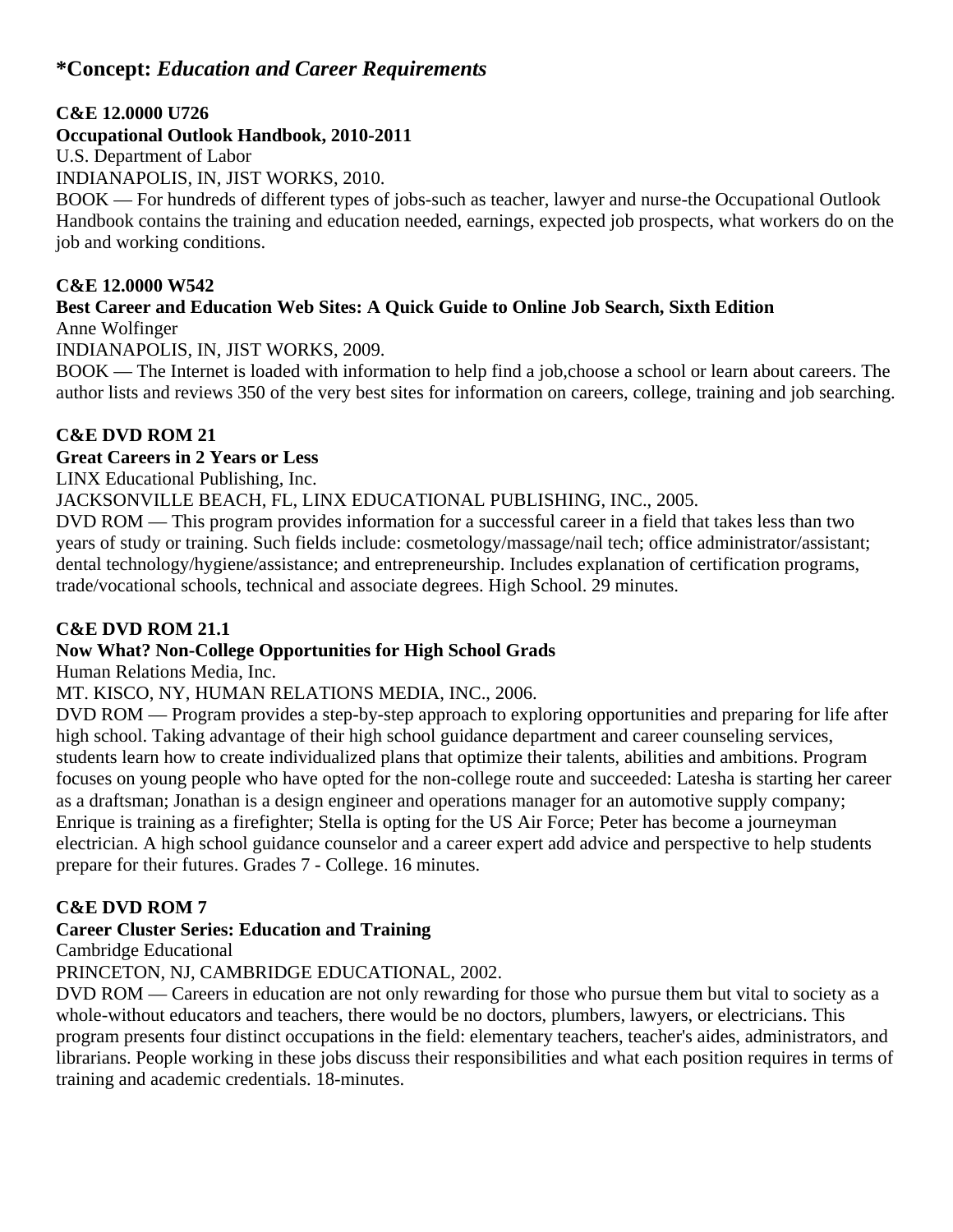#### **Career Clusters 3: Human Services**

Cambridge Educational

PRINCETON, NJ, CAMBRIDGE EDUCATIONAL, 2004.

DVD ROM — Because it's all about interacting with and helping other people, the Human Services Cluster is also where some of the most personally rewarding careers can be found. This program shows what Human Services has to offer by spotlighting several diverse jobs in the field. A preschool teacher, clinical psychologist, social worker, and cosmetologist discuss what they love about their jobs and what they did to get started. Correlates to the National Standards for Life Work. 22-minutes.

#### **C&E DVD ROM 9**

#### **Career Cluster Series: Health Services**

Cambridge Educational

PRINCETON, NJ, CAMBRIDGE EDUCATIONAL, 2002.

DVD ROM — Aside from doctors and dentists, there is a wide range of health service occupations, from paramedics on the "front lines" of accidents and illness to therapists assisting a patient's full recovery. This program looks at the required training, qualifications, and licensing for emergency medical technicians, pharmacists, physical therapists, and dental hygienists. The program also points out the differences between a dietetic technician and a dietician as well as a licensed practical nurse and a registered practical nurse. Health care professionals in all these positions talk about the rewards of their chosen careers. 16 minutes.

### **C&E DVD ROM 10**

#### **The Patient Care Nursing Team**

Meridian Education Corporation

#### LAWRENCEVILLE, NJ, MERIDIAN EDUCATION CORPORATION, 2002.

DVD ROM — Wherever people need wellness services, acute care while recovering from illness and injury, or medical support while preparing for the end of life, nurses are standing by. This program introduces students to the rewarding career of nursing, the largest healthcare profession in America. The four levels of the nursing career ladder (certified nurse assistant, patient care technician, licensed practical nurse, and registered nurse) are described as they relate to a variety of settings, including a community wellness clinic and a long-term care facility. Pediatric nursing and hospice care are also discussed. 15 minutes.

#### **C&E DVD ROM 11**

### **Career Cluster Series: Information Technology Services**

Cambridge Educational

#### PRINCETON, NJ, CAMBRIDGE EDUCATIONAL, 2002.

DVD ROM — It has been called the information age, and there is no doubt that for the foreseeable future those who know how to work with computers will be in great demand in the job market. In this video, people employed in the field as computer engineers, computer programmers, systems analysts, and database administrators discuss the skills and educational background needed for their careers. 18 minutes.

### **C&E DVD ROM 11.1**

### **Top Careers in Two Years: Computers and Information Technology**

Cambridge Educational

#### HAMILTON, NJ, FILMS MEDIA, 2009.

DVD ROM — This program talks tech with a webmaster, a multimedia specialist, a computer-aided drafter/designer, a network/systems administrator, a cybersecurity expert, and a computer repair technician—a few of the people working with today's high-end hardware and software to shape the present and create the future. Required education, necessary skills and traits, typical job-related duties and career paths, and tips on achieving success are covered. 17 minutes.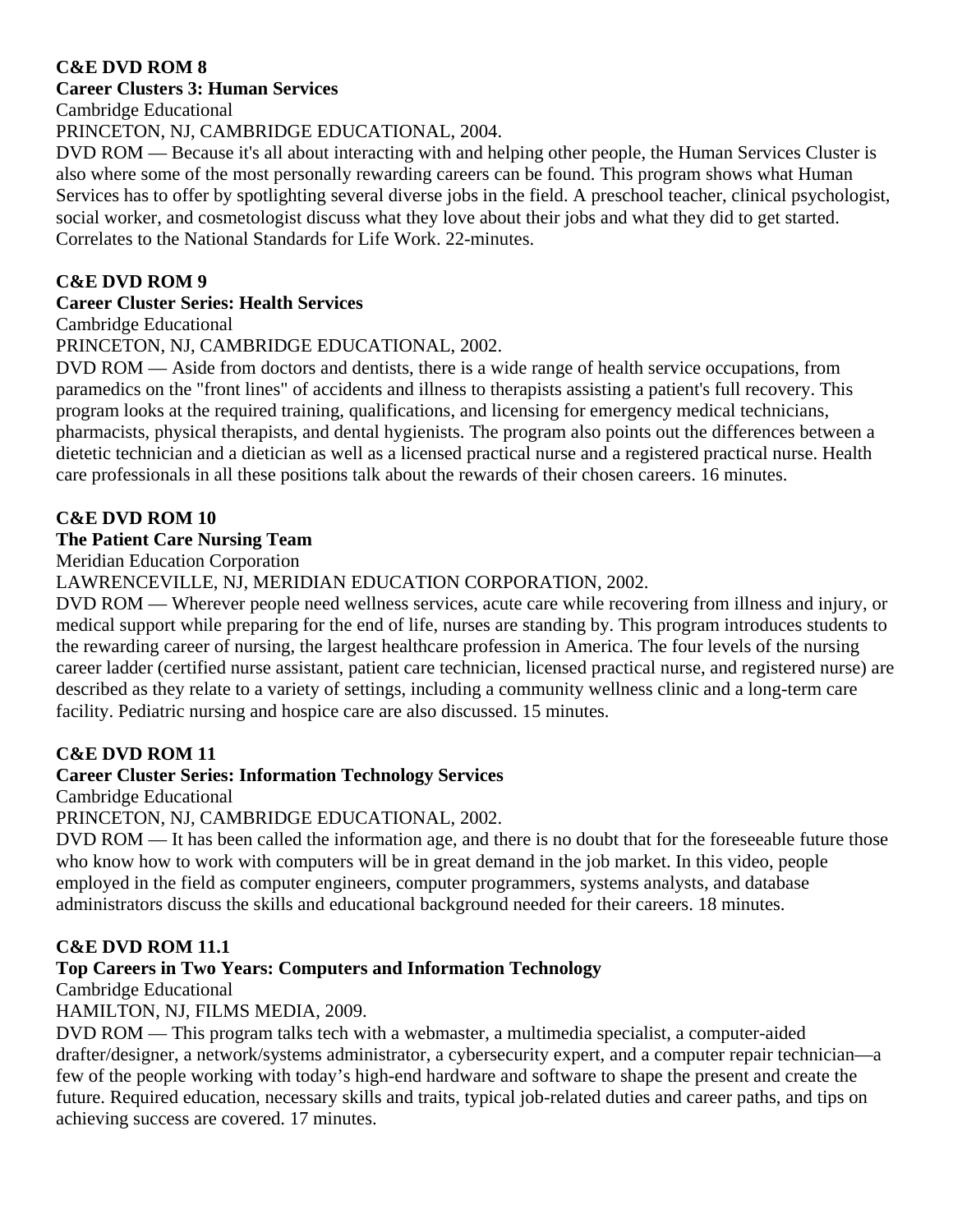#### **Careers in the Physical Sciences**

Cambridge Educational

LAWRENCEVILLE, NJ, CAMBRIDGE EDUCATIONAL, 2007.

DVD ROM — This video shows students the thrills and rewards of working in the physical sciences,

demonstrating that becoming a chemist, physicist, or engineer involves fun, personal challenges, and the chance to develop groundbreaking technologies. The program profiles a mechanical engineer, a chemical engineer, a materials scientist, a mathematician, and a forensic scientist specializing in digital reconstruction.

Recommended for grades 6-12. 26 minutes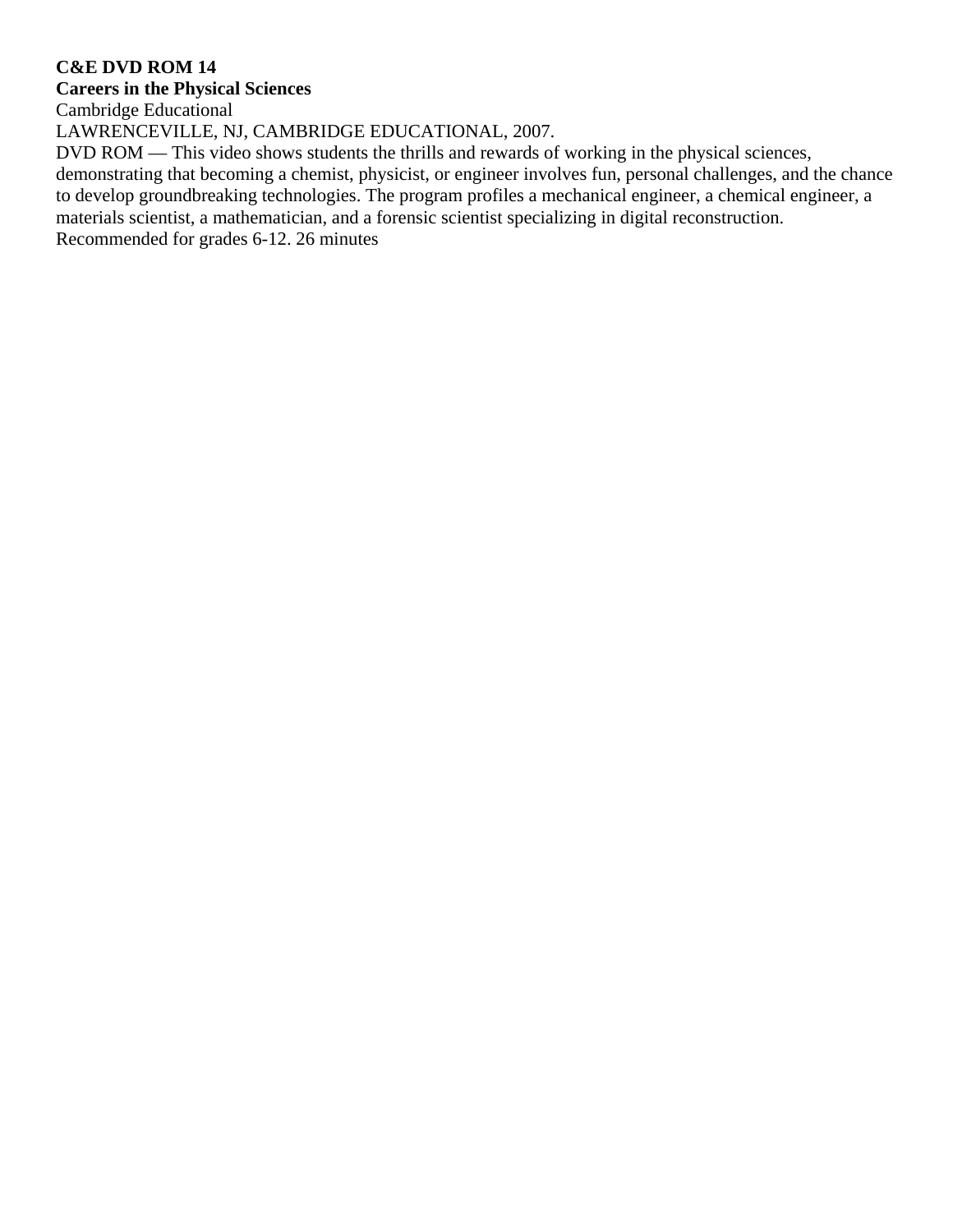# **Big Idea 9: Applying Employment Readiness Skills and the Skills for On-the-job Success**

# **\*Concept:** *Personal Skills for Job Success*

#### **C&E DVD ROM 22**

#### **Life After High School: Succeeding in the Workplace**

Meridian Education Corp.

#### BLOOMINGTON, IL, MERIDIAN EDUCATION CORP., 2000.

DVD ROM — Taking a place in the workforce, people need to become proficient at certain work-related behaviors/skills: attendance/punctuality, hygiene, respect for supervisors/co-workers, follow company guidelines, communication skills, time management, appropriate dress. It's important to understand what employers expect. 21 minutes

#### **C&E DVD ROM 45**

#### **What Employers Want: Skills and Attitudes**

Cambridge Educational

LAWRENCEVILLE, NJ, CAMBRIDGE EDUCATIONAL, 2004.

DVD ROM — Attitudes and characteristics essential for success are explored in this program. It shows students how to recognize their transferable skills and evaluate work readiness. 28 minutes

#### **C&E DVD ROM 49**

#### **Where Do I Go From Here? How To Be A Success On The Job**

Linx Educational Publishing Inc.

JACKSONVILLE BEACH, FL, LINX EDUCATIONAL PUBLISHING INC., 2005.

DVD ROM — This program offers advice on how to be successful in a new career. A positive attitude, solid work ethics, arriving on time, not missing work and other important elements are covered. 20 minutes.

#### **C&E DVD ROM 55**

**Succeeding on the Job** 

Cambridge Educational

PRINCETON, NJ, CAMBRIDGE EDUCATIONAL, 2007.

DVD ROM — This program shows viewers not only how to survive on the job, but how to get ahead, too. Attitude, timeliness, dress, ethics, grooming, teamwork, conflict resolution, and getting along with co-workers are among the topics discussed in this video. High School. 10 minutes.

#### **C&E DVD ROM 5**

#### **First Impressions: Etiquette and Work Habits for New Employees**

Cambridge Educational

PRINCETON, NJ, CAMBRIDGE EDUCATIONAL, 2005.

DVD ROM — A bad first impression is hard to shake-something Jason, Marita, and Chris are about to find out on their first day at work. This program will save your students from common workplace blunders by showing them how to present a polished appearance, use positive body language, and demonstrate a can-do work ethic. Donna Panko, a professional corporate image consultant, shares her knowledge while the Wall of Wasted Opportunities?an animated rogues "gallery of employees who blew their first impression" memorably drives the program's message home. Correlates to the career standards from the National Occupational Information Coordinating Committee. 22-minutes.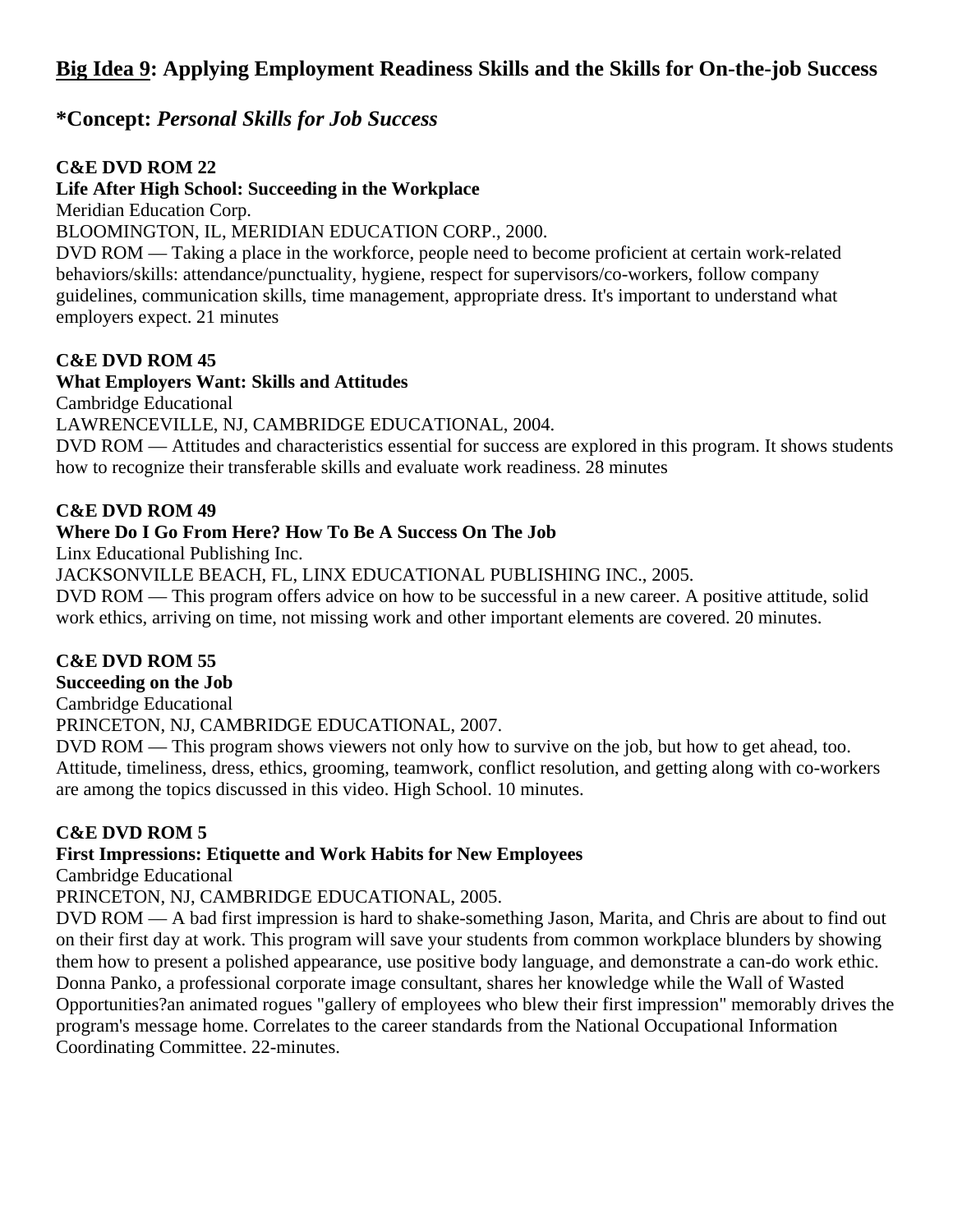#### **C&E KIT 4 Job Savvy: How to Be a Success at Work, Fourth Edition**

LaVerne L. Ludden

INDIANAPOLIS, IN, JIST PUBLISHING, 2008.

KIT — Job Savvy helps people develop basic workplace skills that are essential for success on the job. Based on research into what employers need and value in employees, this workbook helps readers build job survival and success skills, increase productivity, and improve job satisfaction and success. Includes Instructor's Resources CD ROM. Focuses on job skills identified as essential in the U.S. Department of Labor's SCANS report. High School to Adult.

# **C&E DVD ROM 48**

## **Soft Skills in the Workplace**

JIST Publishing

ST. PAUL, MN, JIST PUBLISHING, 2008.

DVD ROM — Soft skills include everything from getting to work on time to getting along with others to being enthusiastic on the job. This program focuses on the role these skills play in the workplace and offers insight into which skills viewers will need to develop to effectively handle a variety of work situations. This program is divided into several sections that demonstrate how certain soft skills influence one's performance on the job.

# **C&E DVD ROM 43**

### **Get Going on Your Job**

JIST Works

INDIANAPOLIS, IN, JIST WORKS, 2006.

DVD ROM — In this program viewers learn how to proactively prepare for their first day, obtain the soft skills needed to keep their job, and create a plan for job success and upward movement. Designed especially for new workers or experienced professionals who want to advance in their jobs. High School-Adult. 30 minutes.

# **C&E DVD ROM 44**

# **Job Survival: Keeping & Advancing Your Job**

LINX Educational Publishing, Inc.

JACKSONVILLE BEACH, FL, LINX EDUCATIONAL PUBLISHING, INC., 2005.

DVD ROM — This program provides strategies and techniques for job survival including adjusting to work enviroments, personal qualities, dressing appropriately for the job, developing people skills, assessing job performance, using problem solving skills and more. Includes on-the-job scenarios. Grades 8 through adult. 23 minutes.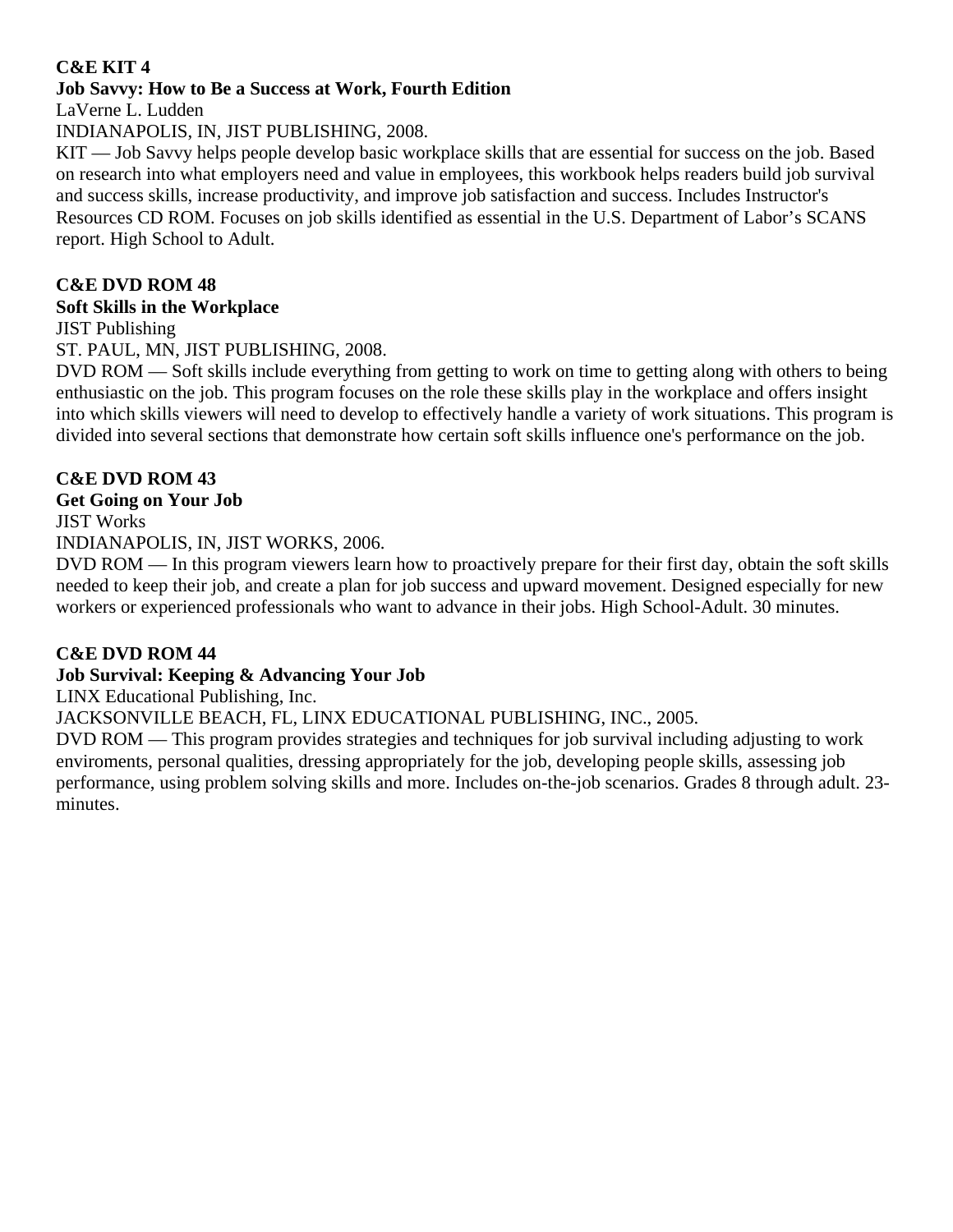# **\*Concept:** *Job Seeking Skills*

#### **C&E 12.0000 K615**

#### **Overcoming Barriers To Employment: 127 Great Tips for Putting Red Flags Behind You**  Ron and Caryl Krannich, Ph.Ds

MANASSAS PARK, VA, IMPACT PUBLICATIONS, 2006.

BOOK — This book catalogs over 100 employability barriers(job hopping, fired, incarcerated, limited education, few skills) that prevent individuals from finding a good job and advancing their career. Each barrier is described and followed by sound advice on how to best overcome the barrier.

#### **C&E DVD ROM 46**

#### **Hire Education: Ten Ways to Get A Great Job**

Linx Educational

JACKSONVILLE BEACH, FL, LINX EDUCATIONAL, 2004.

DVD ROM — This program includes 10 ways to find a great job, such as Networking, Informational Interviews, Job Fairs, Internet, Classifieds, Job Applications and more. Experts and new employees tell how these techniques work and give suggestions to help find the right job. Grades 8 through adult. 20 minutes.

#### **C&E DVD ROM 67**

#### **The How To's of Looking and Applying for Jobs-Part 3 of Get a Job! A Video Guide for Teens**  Career Kids, LLC

AUBURN, CA, CAREER KIDS, LLC, 2004.

DVD ROM — This program covers various techniques for the job search. Includes filling out an application, picking references, and record keeping. Middle and high school. 20:17 minutes.

### **C&E DVD ROM 54.1**

#### **Who Would You Hire? First Impressions**

C.W. Publications

STERLING, IL, C.W. PUBLICATIONS, 2008.

DVD ROM — Students will learn the importance of making a strong first impression as the manager of a video store interviews eight young individuals for a part-time position. Students will evaluate the applicants, make a decision and then see what happens. 25 minutes.

### **C&E DVD ROM 4**

#### **Get That Job**

Cerebellum Corporation

FALLS CHURCH, VA, CEREBELLUM CORPORATION, 2002.

DVD ROM — This program shows students how to create attention-grabbing resumes, how to handle discussions about negotiating salary, how to write a cover letter, how to prepare for an interview, and how to answer questions with confidence. 90 minutes.

### **C&E DVD ROM 66**

# **The Easy Way to Write a Resume-Part 2 of Get a Job!: A Video Guide for Teens**

Career Kids, LLC

AUBURN, CA, CAREER KIDS, LLC, 2004.

DVD ROM — This program breaks writing a resume and cover letter down into simple steps. Includes using power words. Middle school and high school. 20.17 minutes.